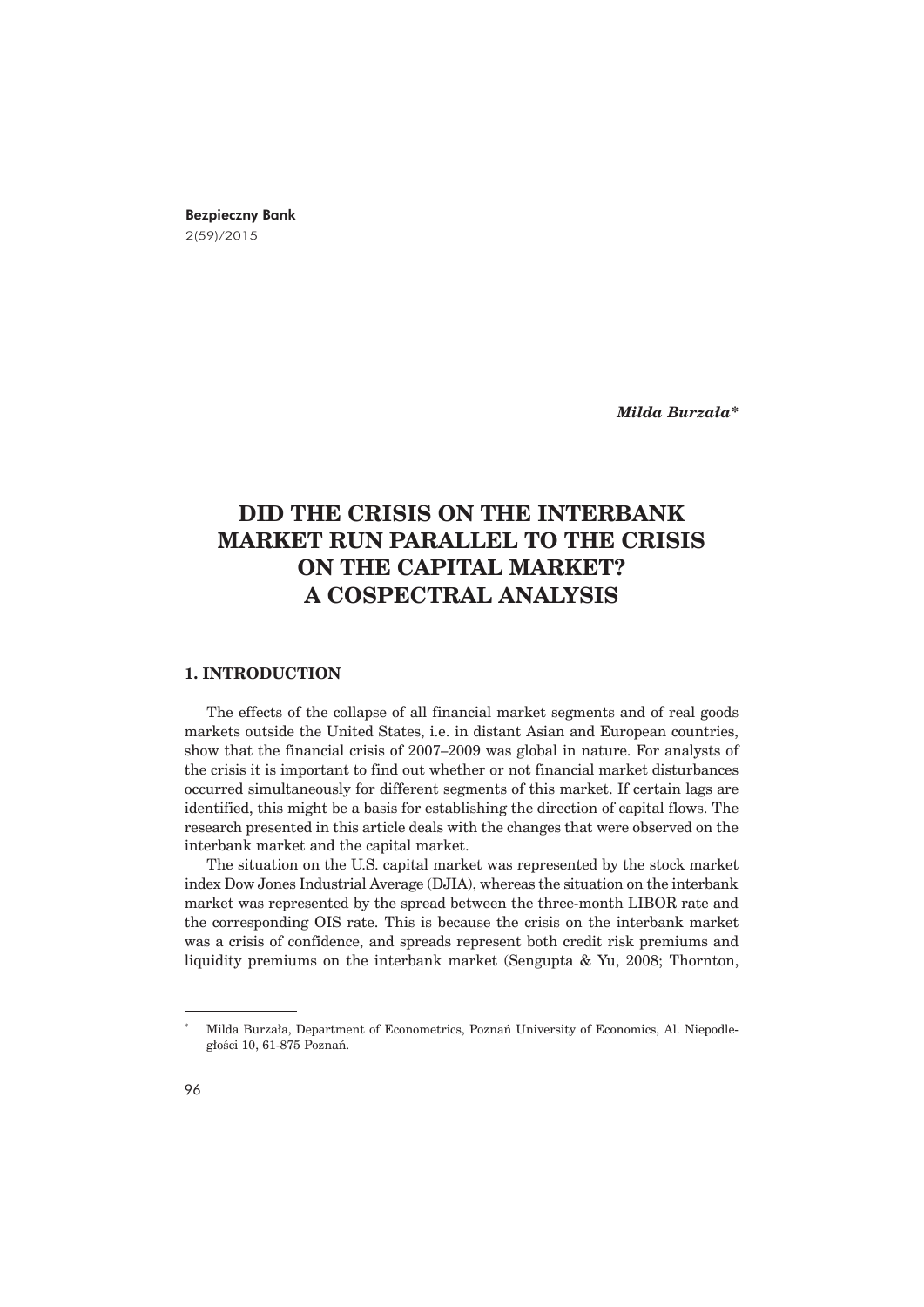2009; Pluciennik et al., 2013). These are therefore a good measure of the fears of a partner's insolvency on the interbank market.

The research hypothesis about the simultaneous occurrence of capital and interbank market disturbances was verified by using cospectral analysis. The transmission of crisis and market contagion concept is defined in the first section. The empirical research methodology adopted for the purpose of this article is presented in the second section. The third section describes the empirical study and provides the criteria for dividing the set of observations into a subset representing the time of crisis and a subset relating to the time of tranquillity. The results of this empirical study are discussed in the fourth section. The article closes with a summary and a list of essential references.

## **2. TRANSMISSION OF A CRISIS OR MARKET CONTAGION?**

The transmission of a crisis should be distinguished from the process of contagion in financial markets. The transmission of a crisis occurs as a result of fundamental links (connections) between markets and usually happens much more slowly than market contagion, which is a very rapid process. Both of these concepts are defined on the World Bank's website (Definitions of Contagion, 2014). The term 'fundamental links' refers to real connections (mainly international trade) as well as financial and political links between markets. Empirical research shows that financial links play a major role in the process of contagion in markets (e.g. Dornbusch, Park & Claessens, 2000; Pericoli & Sbracia, 2003; Dungey et al., 2003). However, the process itself should not be only equated with the effects of financial links because it can also occur on markets that are not financially connected in any significant manner. Contagion effects can be observed as a result of financial shocks, the spread of uncertainty or investors' behaviour which is difficult to predict. The existing financial links do, however, amplify the contagion effect.

A broad definition of contagion, as proposed by the World Bank, is very general and consistent with the classical understanding of the transmission of shocks. According to this definition, contagion is the international transmission of shocks or the general spillover effects between markets. Contagion can occur both during "good" and "bad" times and it is not only associated with crises, but it is more intense in a time of crisis. Under the narrow definition of this concept, contagion is the transmission of shocks to other markets or an interdependence between markets that goes beyond the fundamental links between them and beyond the effects of common shocks. It is usually related to extraordinary events that are explained as being due to herding behaviour among investors and it is treated as comovement on markets. According to a very narrow definition of this term, contagion occurs when cross-market correlations increase significantly in the "time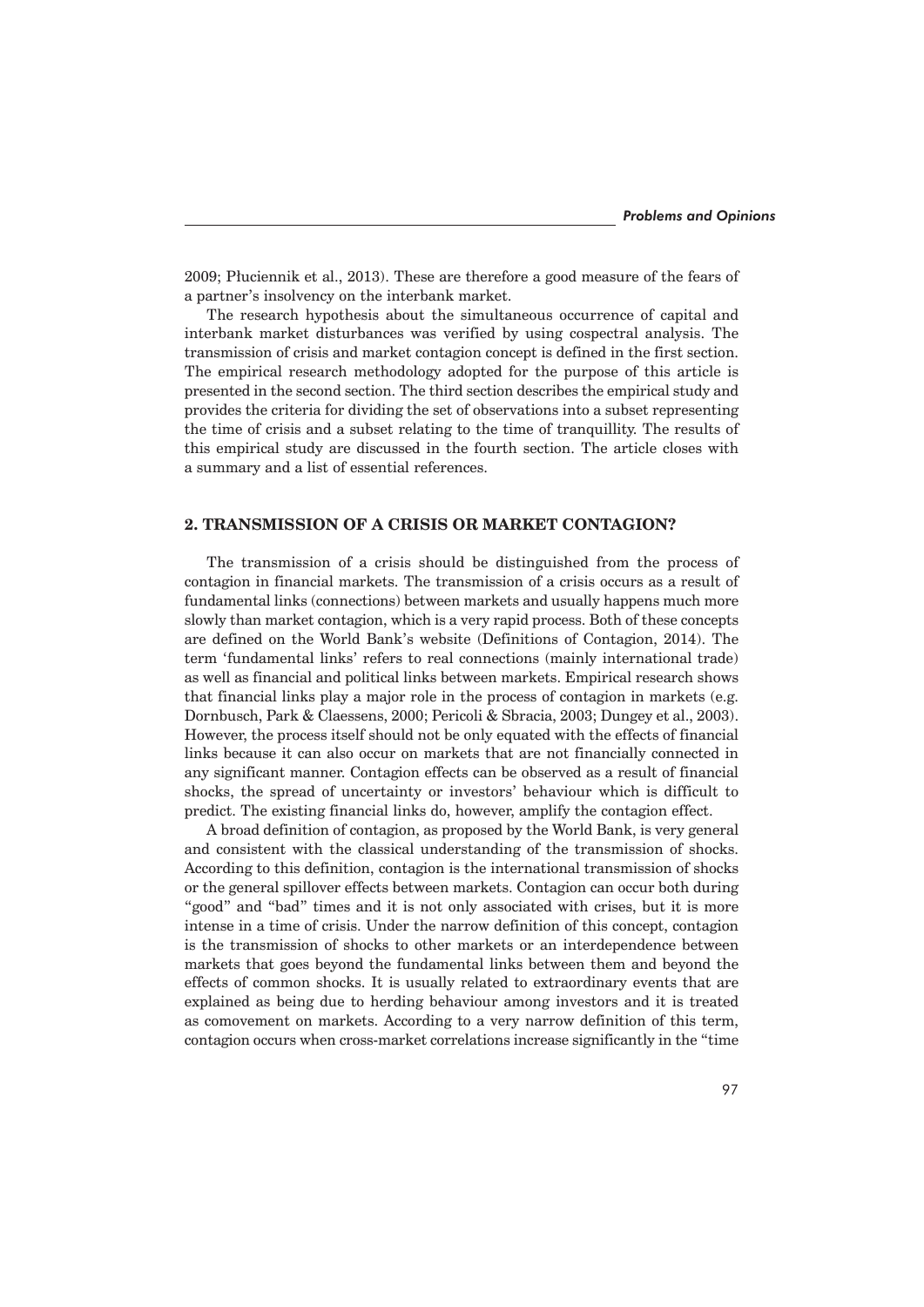2(59)/2015

of crisis" relative to the "time of tranquillity". In this case, it is also assumed that markets will react immediately and, therefore, simultaneous correlations between them are studied, whereas contagion effects are manifested in a phenomenon referred to as correlation breakdown.

It is assumed that if the correlation between certain markets does not increase significantly after a shock, the relationship between those markets is a result of the fundamental links between them (Forbes & Rigobon, 2002).

The basic problem associated with empirically studying contagion effects on the financial market is how to measure these effects (i.e. which method to use). If one assumes that it is shocks going beyond fundamental links that are to be studied, then one should think which model would be best for this purpose. If one decides to use correlation analysis, one should remember that correlation may increase not only as a result of contagion but also because of the interdependencies between markets.

The broad definition of contagion that has been provided by the World Bank requires the connections between markets to be identified. The possibilities for constructing a model of this kind largely depend on the extent to which such connections have been identified and on access to long, good quality and comparable time-series data. Because of the extent to which markets are currently interconnected as well as the numerous feedback loops, empirical research focuses on analysing the significance of particular contagion channels. At the same time it is assumed that every research method should control for fundamental links in some way. The concept of market contagion usually refers to the transmission of financial market disturbances within the same segment of this market (the money market, or capital or foreign exchange markets).

Investors' herding behaviour, i.e. orientation towards the reactions of others, as well as panic and self-fulfilling prophecy are usually mentioned among the causes of contagion in markets. It is emphasised in the literature that such behaviour among investors is, to a large extent, caused by information asymmetry.

On the interbank market, information, especially its completeness and symmetry, constitutes an important factor in maintaining liquidity. However, since information about a partner's credibility is expensive, banks usually use information that is publicly available (for example, assessments made by credit rating agencies), and interbank lending is largely based on mutual trust. The uncertainty that results from having incomplete and asymmetric information can lead some banks to withdraw from the market because the costs are too high. During the last crisis, banks refrained from entering into transactions on the interbank market and they faced greater liquidity shocks as a result of growing uncertainty about the amount of "bad assets" on banks' balance sheets. Those banks had to rely on their own funds and keep additional reserves to maintain liquidity, resulting in other banks having difficulty obtaining the necessary capital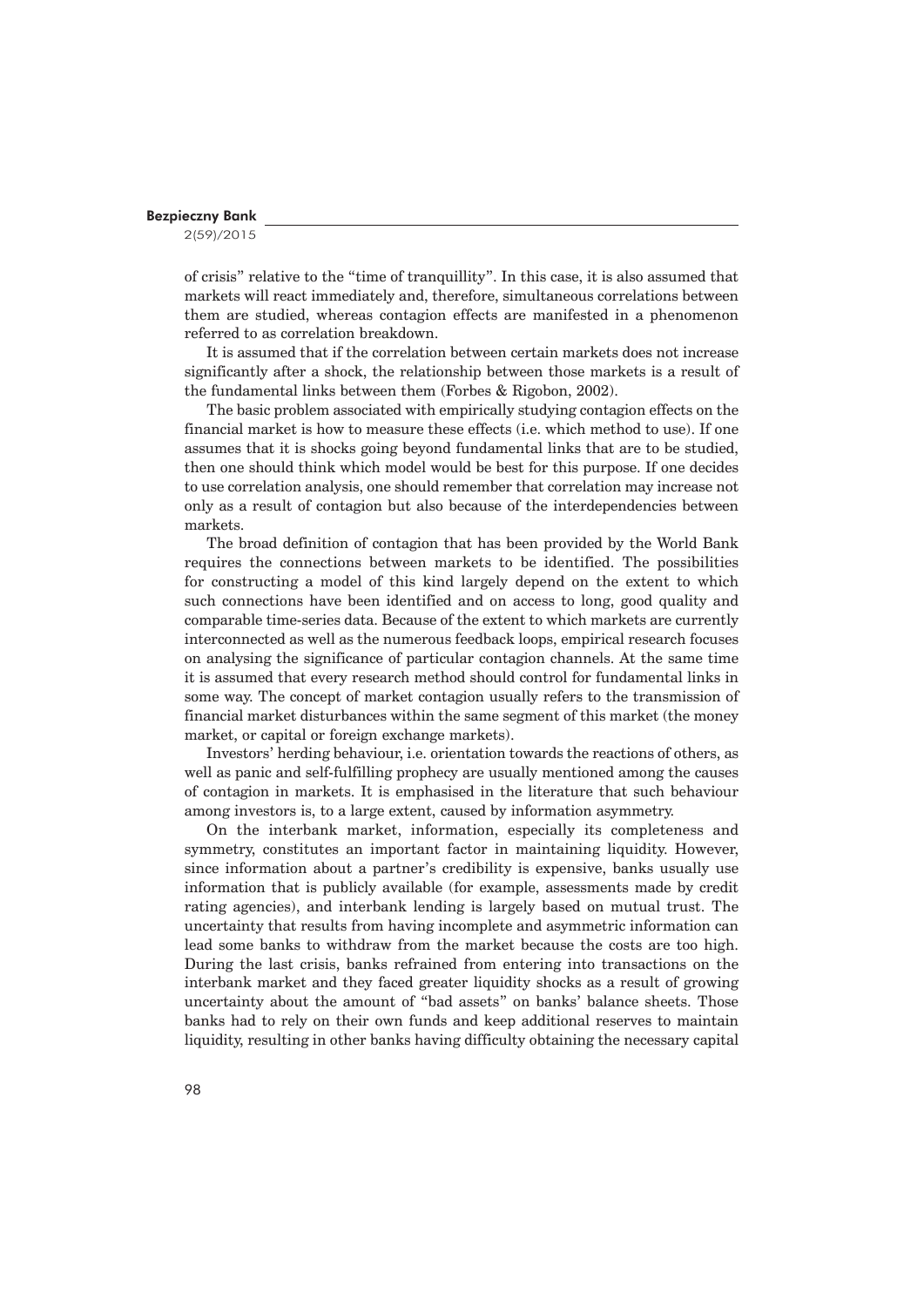(Heider, Hoerova & Holthausen, 2009). Here, the phenomenon of moral hazard also applies to banks with a strong market position, which may refrain from lending in order to generate additional profits. This, in turn, often causes other banks to sell off their assets at a reduced price (Allen, Carletti & Gale, 2009).

The capital market is closely related to the interbank market. Banks act as intermediaries between buyers and sellers of securities on the stock exchange. They themselves can also purchase stocks and shares in investment funds. However, their activity in this regard is restricted by the capital concentration limit  $(Szelagowska, 2013)<sup>1</sup>$ , which applies for example, to holdings in banks, financial institutions and insurance companies. Therefore, banks' investment portfolios (in particular, banking corporations' portfolios) contain shares in investment funds and trust funds, investment certificates, shares in subsidiaries, and sometimes also stocks and shares in industrial companies as well as government debt securities (Pyka, 2012). This means that banks have a great impact on capital market transactions and, what is more, they themselves issue shares. The valuation of assets in the banking sector depends on banks' financial condition, and this sector plays a significant role in stock market capitalisation.

During the last financial crisis, banks held the vast majority of toxic collateralised debt obligations (CDO). Since subprime lending was becoming increasingly unprofitable, the demand for asset-backed commercial papers (ABCP) which were issued by securitisation funds and which were used to purchase debt declined. This forced banks to open lines of credit for securitisation funds and bring some CDOs onto their balance sheets, which significantly increased the demand for liquidity (Sïawiñski, 2007). In a situation like this one is compelled one to sell off other securities.

The financial crisis in 2007–2008 resulted from shocks related to a lack of liquidity on the interbank market. The strength of those shocks caused a significant growth of the system risk associated with integration and globalization of financial markets. Transmission mechanisms were started directly through banks interdependencies and indirectly through asset prices, hence the relation of interbank market and capital market should be considered as indirect.

Instability in any segment of the financial market, including the interbank market, can have negative consequences for the equity market. During the last financial crisis, a lack of confidence in the interbank market was reflected in rising interest rates on loans, and an increase of uncertainty on the capital market was manifested in a significant decline in stock market indices.

This empirical study attempted to answer the question of whether the financial crisis on the interbank market ran parallel to the crisis on the capital market and

<sup>&</sup>lt;sup>1</sup> In Poland a bank may not invest more than 10% of its own funds in shares in one entity or entities that are related by capital or management (Polish Financial Supervision Authority 2013).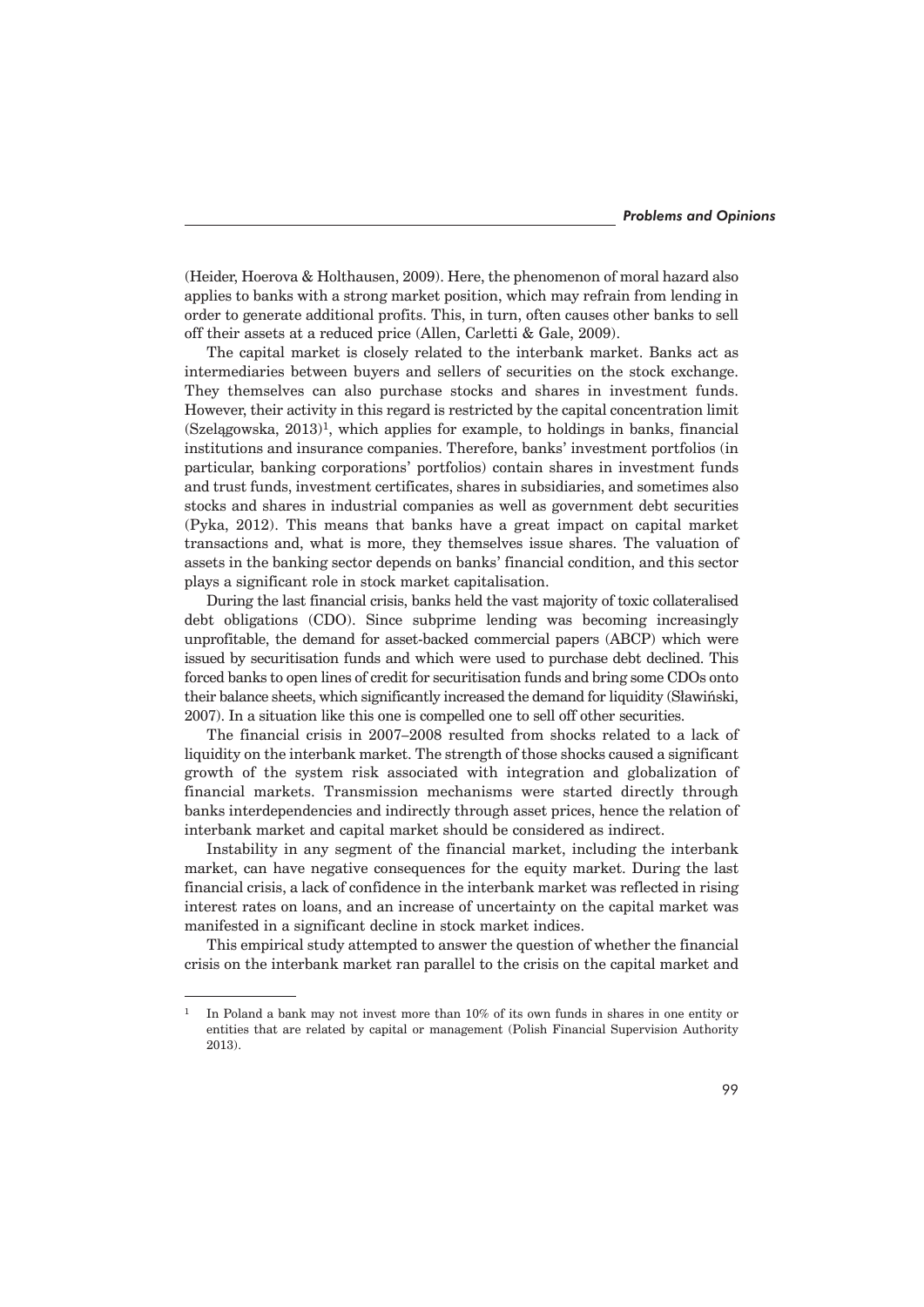2(59)/2015

whether the relationship between the crises on both markets resulted from the interdependencies between those markets or from contagion, or whether it should be analysed in terms of the transmission of a crisis.

## **3. FUNDAMENTALS OF COSPECTRAL ANALYSIS**

Spectral and cospectral analysis is frequency domain analysis, does not involve higher than second moments and makes it possible to study details that are invisible when carrying out time domain analysis. This analysis is thus an important complement to results obtained by using other research methods. There is currently an extensive body of literature on the topic of spectral and cospectral analysis (Granger & Hatanaka, 1964; Priestley, 1981; Talaga & Zieliñski, 1986; Hamilton, 1994; Koopmans 1995; Storch & Zwiers, 2004), so this section only presents those fragments of spectral and cospectral analysis which were used in the empirical research.

Mutual spectral analysis makes it possible to study the relationship between particular frequencies within two time series. Here the so-called cross-spectrum is the basic value, which can be written in complex form based on de Moivre's theorem:

$$
S_{yx}(\omega) = \frac{1}{2\pi} \sum_{\tau = -\infty}^{\infty} K_{yx}(\tau) \cos \omega \tau - i \frac{1}{2\pi} \sum_{\tau = -\infty}^{\infty} K_{yx}(\tau) \sin \omega \tau =
$$
  
=  $c_{yx}(\omega) - iq_{yx}(\omega)$  dla  $\omega \in [-\pi, \pi]$ , (1)

where:

 $K_{yx}^{}(t)$  denotes a covariance of the two stochastic processes:  $Y_t$  and  $X_t$ ,  $c_{yx}(\omega)$  denotes the co-spectrum (the real part of the cross-spectrum),  $q_{yx}(\omega)$  denotes the quad-spectrum (the imaginary part of the cross-spectrum).

It is assumed that these processes meet the assumptions of stationarity (with an expected value of zero) and ergodicity. The co-spectrum represents a covariance between the components of stochastic processes  $X_t$  and  $Y_t$  having the same phase, whereas the quad-spectrum measures the covariance of components that are shifted in the phase by  $\pi/2$ .

Cospectral analysis involves certain characteristics being derived, based on which two processes are compared.

The phase shift (which is measured in radians) identifies leads (or lags) of variable *X* with respect to variable *Y* (a positive value indicates a lead; a negative value indicates a lag) for frequency  $\omega$ :

$$
\phi_{yx}(\omega) = \arctg\left(\frac{q_{yx}(\omega)}{c_{yx}(\omega)}\right) \quad \text{dla}\,\omega \in [-\pi;\pi] \tag{2}
$$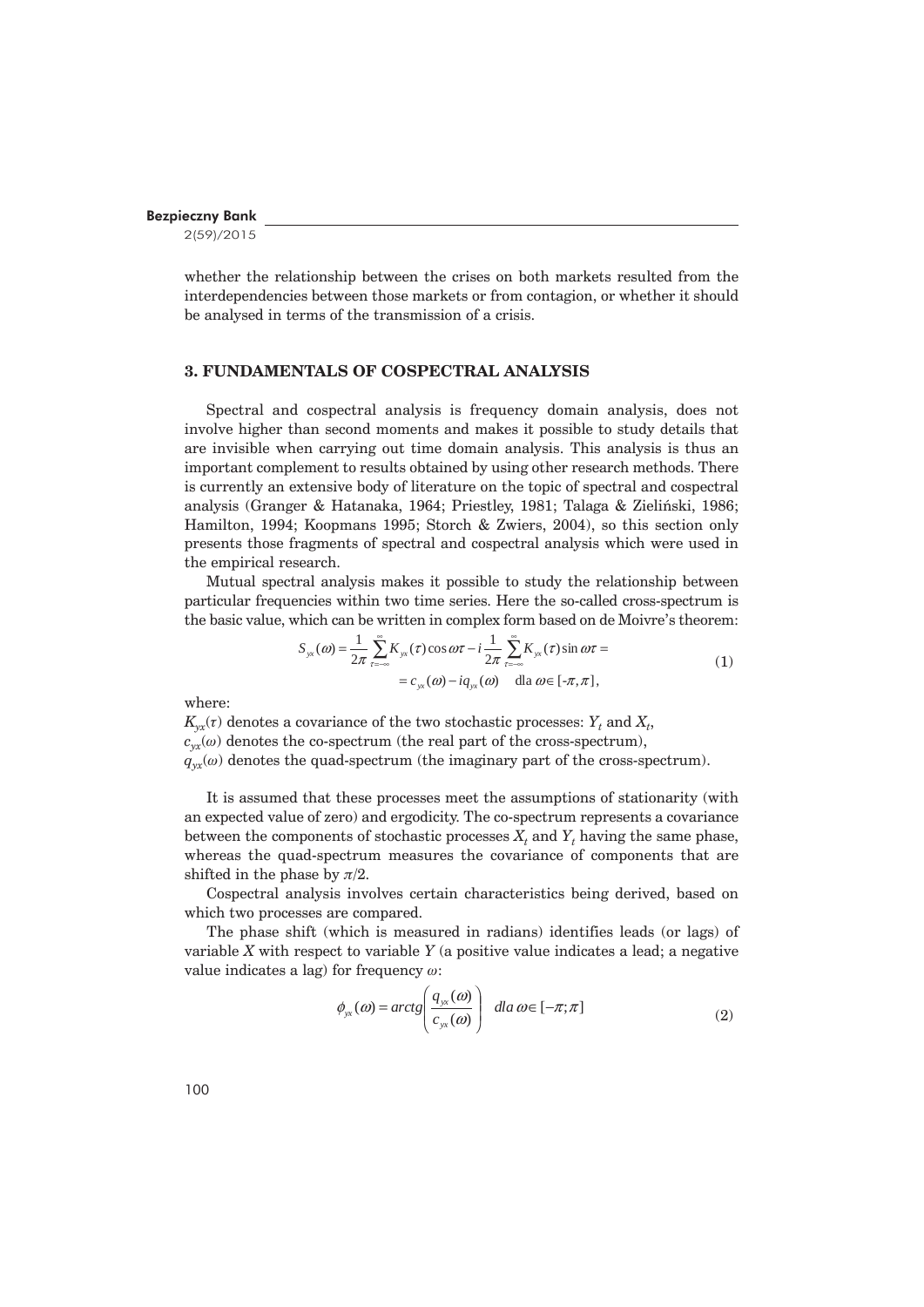The coherence coefficient is a measure of fit  $(R^2)$  in the regression of variable Y with respect to variable X for frequency  $\omega$ :

$$
K_{yx}^2(\omega) = \frac{c_{yx}(\omega)^2 + q_{yx}(\omega)^2}{S_x(\omega) \cdot S_y(\omega)}, \qquad 0 \le K_{yx}^2(\omega) \le 1 \, dla \, \omega \in [-\pi; \pi],\tag{3}
$$

where  $S_x(\omega)$ ,  $S_y(\omega)$  denote the spectra of processes  $X_t$  and  $Y_t$ , respectively.

Croux, Forni and Reichlin's (1999) correlation coefficient is:

$$
\rho_{yx}(\omega) = \frac{c_{yx}(\omega)}{\sqrt{S_y(\omega)S_x(\omega)}}, \qquad -1 \le \rho_{yx}(\omega) \le 1 \, \text{ dla } \omega \in [-\pi; \pi]. \tag{4}
$$

The following formula represents the coefficient of correlation between variables *X* and *Y* within frequency band  $\omega_1$  for two frequencies,  $\omega_2$  and  $[\omega_1, \omega_2]$ :

$$
\rho_{yx}([\omega_1, \omega_2]) = \frac{\int_{\omega_1}^{\omega_2} c_{yx}(\omega) d\omega}{\sqrt{\int_{\omega_1}^{\omega_2} S_y(\omega) d\omega} \int_{\omega_1}^{\omega_2} S_x(\omega) d\omega}.
$$
\n(5)

For  $\omega_1=0$  and  $\omega_2=\pi$  (the whole frequency domain)  $\rho_{yx}([0,\pi])=\rho_{xy}$  in the time domain.

The given characteristics are estimated based on the smoothed values of the spectrum and cross-spectrum (Hamilton 1994; Storch & Zwiers 2004)<sup>2</sup>.

# **4. THE EMPIRICAL RESEARCH**

In empirical research related to cospectral analysis, one only considers those leads or lags at a given frequency which are associated with a high value of the coherence coefficient (for strongly correlated frequency components).It is therefore important that boundary values or confidence intervals should be established for coherence coefficients and the phase shift.

The following steps were included in the experimental design with regard to two samples from the time of tranquillity and the time of crisis:

A. Determining boundary values in order to assess the significance of coherence coefficients (Storch & Zwiers, 2004). It was assumed that insignificant relations were due to the impact of random factors.

<sup>&</sup>lt;sup>2</sup> The estimator of the spectrum of a stochastic process is not a consistent estimator, which means that its variance does not decrease as the sample size increases. In order to reduce variance the periodogram is smoothed, but this is done at the expense of losing the estimator's unbiasedness.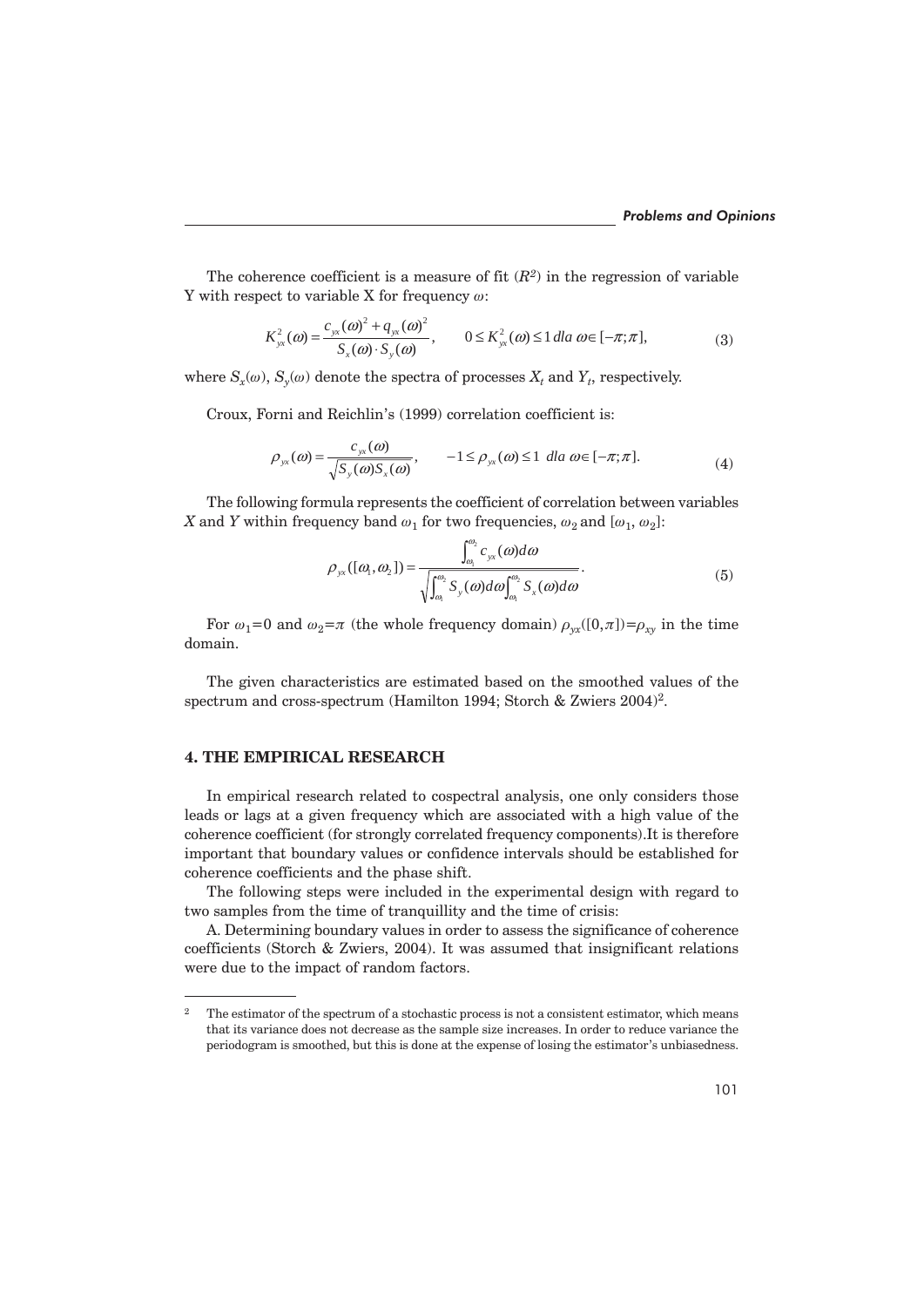2(59)/2015

B. Checking the significance of the lead (lag) of the appropriate harmonics for frequencies related to significant coherence coefficients. The confidence intervals proposed by Goldman in 1957 (cited after Koopmans, 1995) were used for this purpose. The frequencies were thus divided into those that were associated with the lagged (leading) response of the studied variable and those that reflected simultaneous changes, i.e. comovements.

C. Analysing covariance and correlation for simultaneous, lagged and leading fluctuations.

D. Decomposing the variance of rates of return on a given index Y which is explained by changes in rates of return on another index X: where:

- explained variance for lagged (leading) reactions,
- explained variance for simultaneous reactions,
- unexplained variance resulting from random factors.

For the purpose of theoretical analysis, it is reasonable to assume that simultaneous changes in rates of return occur as a result of the interdependence between markets (financial connections) or in response to events taking place in so-called third-country markets. Lagged reactions can be the result of contagion spreading to the market studied from another market (Burzała, 2014). Depending analysis for different segments of the financial market can form a basis for studying causality or the direction in which a crisis spreads and financial shocks are propagated. However, it is difficult to determine which changes are leading and which are lagged with respect to the studied changes in rates of return under conditions of their high volatility. This is why current research methods focus on analysing simultaneous changes, i.e. comovements, which means that it has been assumed that financial markets react immediately to financial shocks<sup>3</sup>. Figure 1, which presents the values of the Dow Jones Industrial Average index and the spread between the three-month LIBOR rate and the corresponding OIS rate, also indicates that this assumption is valid. Instability and an increase in the LIBOR-OIS spread could be observed starting from August 2007, which was when the French BNP Paribas announced information about difficulties associated with evaluating assets. It was exactly on 9 August 2007 that this bank suspended payments from three funds investing in the market of bonds secured by subprime mortgages. However, the spread increased most rapidly after the collapse of Lehman Brothers in September 2008. The chart presented here suggests that the changes on both markets occurred simultaneously – an increase in the spread is connected with a decline in the index.

<sup>&</sup>lt;sup>3</sup> Cf., among others, the Granger causality tests for expected values (1969) as well as causality in variance and causality in risk tests (Cheung & Ng 1996; Caporale, Pittis & Spagnolo 2002; Hong, Liu & Wang 2009).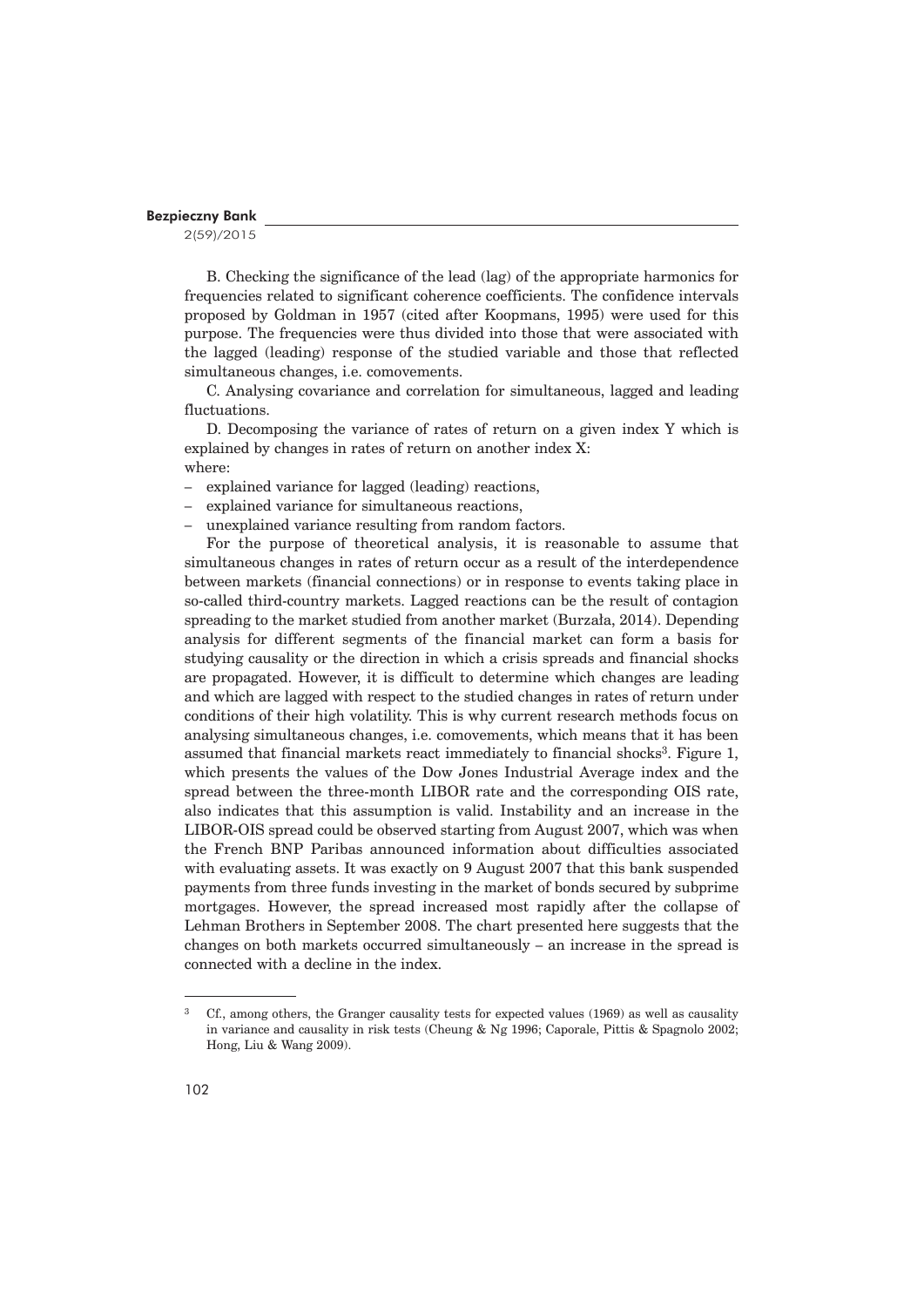Cospectral analysis makes it possible to compare the structures of time series, identify potential differences and differentiate between simultaneous and lagged (leading) changes within a given time series.



## **Figure 1. The Dow Jones Industrial Average and the LIBOR-OIS spread for the dollar market (16 August 2005–31 August 2009)**

The information about BNP Paribas's difficulties served as a basis for dividing the set of observations into two subsets (the time of tranquillity and the time of crisis). Among those who consider the day this information was announced to be the date that marks the beginning of the crisis were Baba, Packer and Nagano (2008) as well as Taylor and Williams (2009). Thus, the samples from the time of tranquillity and the time of crisis on financial markets contained the same number of observations (517) for both these periods.

Since the original time series were non-stationary, the study was conducted based on continuously compounded rates of return on the stock market index and the first changes in spread levels.

Source: based on data obtained from the Reuters and Stooq database.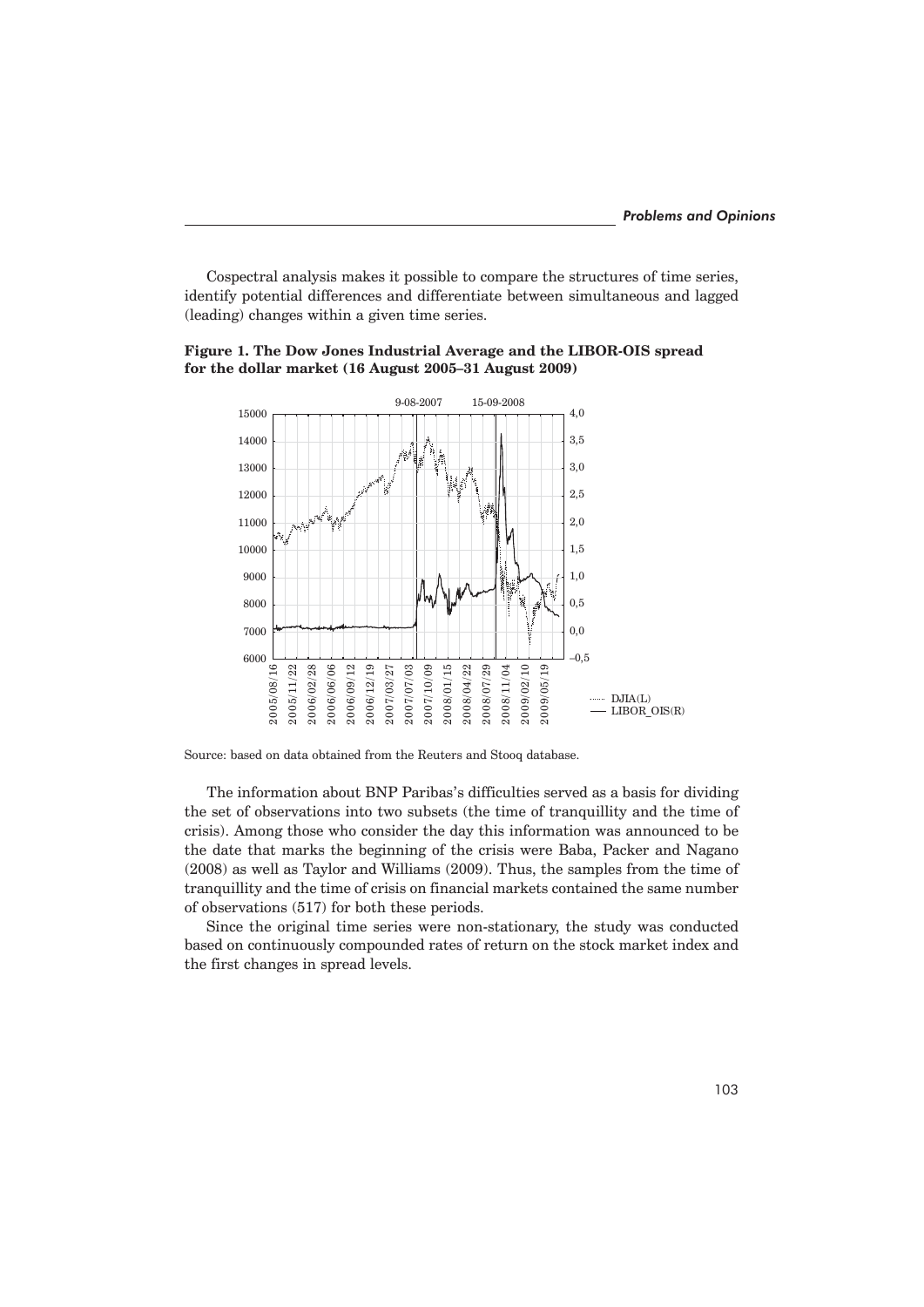2(59)/2015

# **5. RESEARCH RESULTS**

The smoothed values of the spectrum and cross-spectrum were estimated by using the Bartlett weights with the window's width  $M = 31<sup>4</sup>$ . In tests related to spectral and cospectral analysis the number of degrees of freedom is replaced with the so-called equivalent number of degrees of freedom (EDF). For the Bartlett weights this number is  $3T/M$  (Koopmans, 1995). For  $T = 518$  observations (in the time of crisis and the time of tranquillity) the equivalent number of degrees of freedom that is used in tests is 50.

#### **5.1. Significant coherence coefficients and the phase shift**

The significance of coherence coefficients was assessed at a significance level of  $\alpha$ =0.01. This means that coefficients lower than 0.174 were regarded as referring to insignificant relations that reflected the effects of random factors. The charts in Figure 2 present coherence coefficients.

As expected, the structure of relations between the stochastic processes analysed changed in the time of crisis. During the conventionally identified tranquillity period, significant relationships between rates of return on the stock market index and the first changes in spread levels were only observed within a narrow fluctuation band which lasted for less than three days. Significant relationships become stronger both for high- and lower-frequency fluctuations during the period of crisis. Lower frequencies correspond to medium-term fluctuations (10–16 days), which here lead to a considerable increase in the spreads analysed on the interbank market and a decline in the index on the capital market. During the crisis, significant relationships for high frequencies refer to short-term fluctuations which last for up to five days.

The significance of the phase shift was assessed at the same significance level, i.e.  $\alpha$ =0.01. For comparison, the relevant charts presenting frequencies that are significant with respect to both the coherence coefficient and the phase shift (the grey, shaded area) are also shown in Figure 2 below the respective coherence coefficients.

At the beginning of this study it was assumed that all fluctuations which were significant with respect to the coherence coefficient and which did not exhibit a significant phase shift referred to comovements in the markets. However, for the time series analysed, no significant relationships were found with regard to these fluctuations.

<sup>4</sup> The researcher decides on the width of the window. The wider the window, the smoother the function and the smaller the estimator's variance; the narrower the window, the larger the estimator's variance but also the smaller the estimator's bias.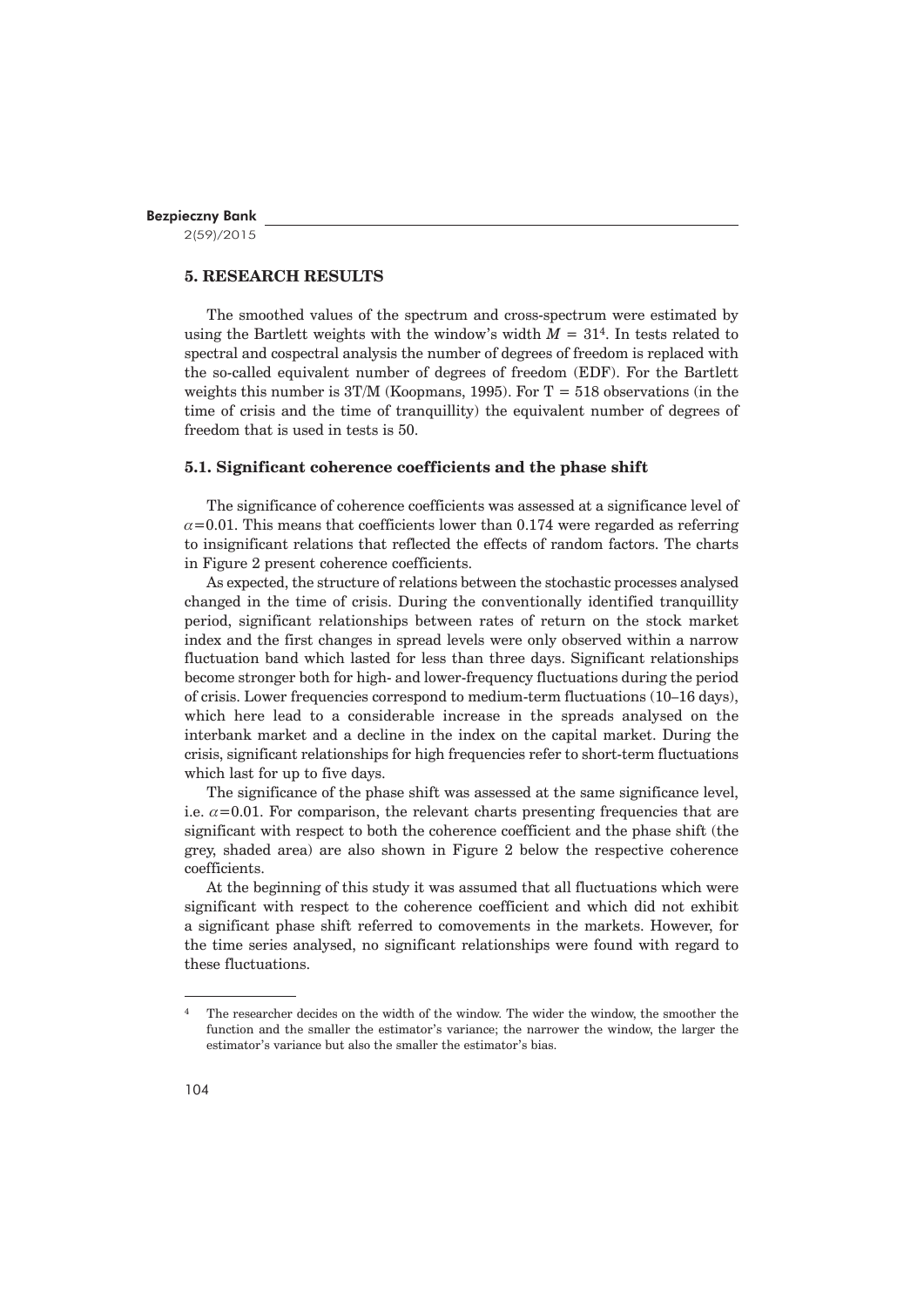

**Figure 2. Significant coherence coefficients and phase shifts in the time of crisis**

Source:own work.

Given the assumptions that are presented in the first section, the lack of significant comovements on financial markets both in the time of tranquillity and in the time of crisis shows that there are no direct interdependencies between these markets. Both leading and lagged changes on these markets can only indicate the occurrence of contagion effects. These reactions could not have been intensified due to the transmission of a crisis resulting from the strengthened interdependencies between these markets if the empirical study did not confirm that such interdependencies existed.

Significant change in the relationships between fluctuations was observed with regard to the phase shift. In the time of tranquillity a narrow band of significant fluctuations was related to a significant negative phase shift, which indicates that the capital market's reaction was leading with respect to changes on the interbank market (about one day). In the time of crisis a positive phase shift was significant, which shows that the reaction of the spread in the interbank market was leading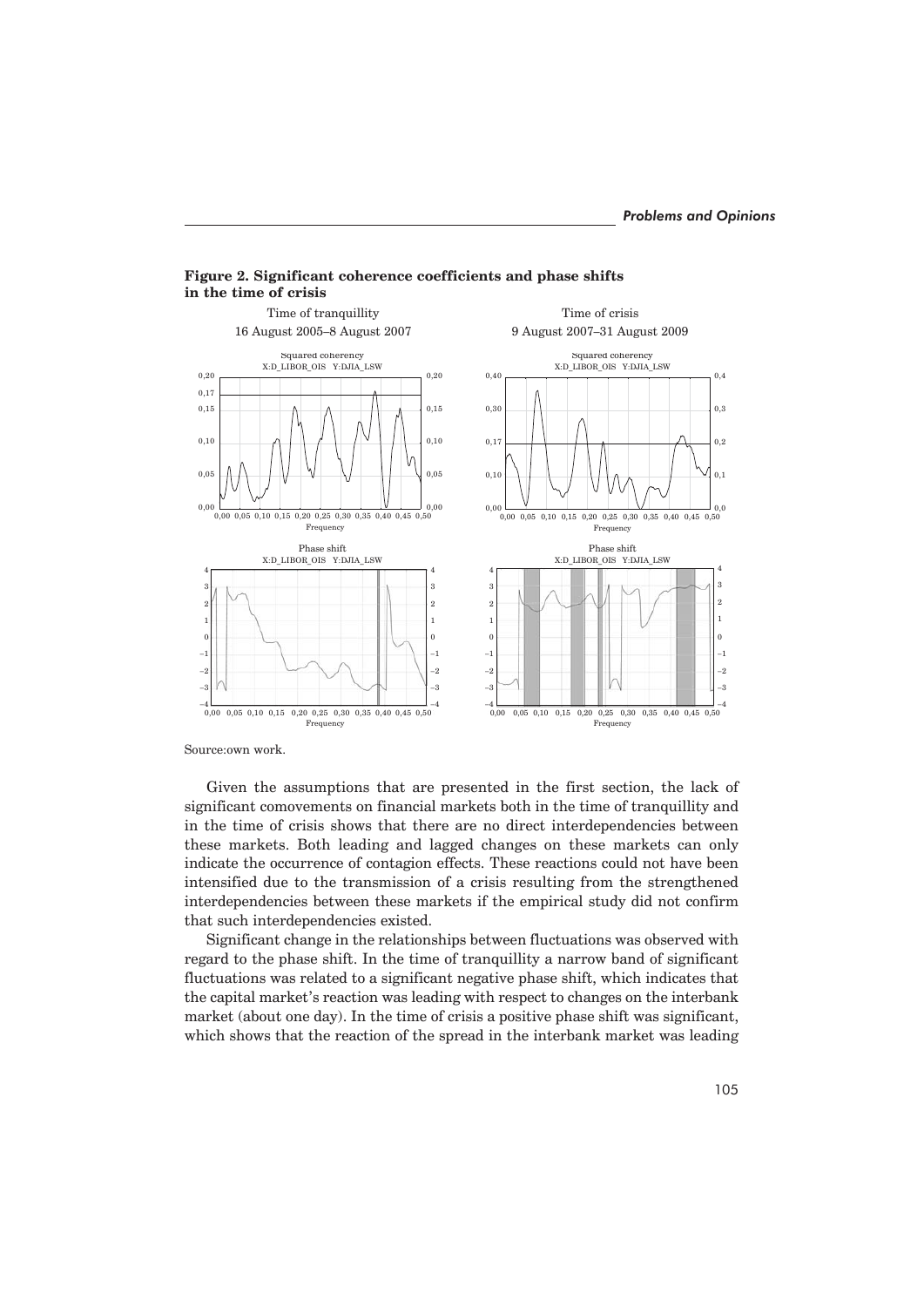2(59)/2015

with respect to changes on the capital market. A significant lead of changes that occurred in the interbank market was not longer than two days within a shortterm fluctuation band (lasting for up to one week), and it was slightly longer within a medium-term fluctuation band (from two to five days).

One should remember that this is frequency domain analysis and the rates of return that are observed in the time domain result from a combination of many harmonic components (as many as 258 in the studies). Therefore, one should not identify the phase shift between two harmonics with the market's reaction that is observed in the time domain. However, phase shifts between many harmonic components have a significant influence on the market's lagged reaction. An attempt at assessing the impact of lagged fluctuations is presented in the next section of this chapter.

# **5.2. Analysis of connections between the markets studied**

It is worthwhile beginning this analysis by calculating the covariance and correlation coefficients together for all frequencies, which corresponds to time domain analysis. Negative covariances and correlations are the result of the diverse behaviour of the analysed time series during turmoil on the financial market. The results are presented in Table 1. They indicate that there was an insignificant increase in negative correlation for the whole frequency range5. The assessment of a change in the connections between markets which is made based on Pearson's correlation coefficient is not without its drawbacks<sup>6</sup>. Therefore, in the book titled *Selected Methods of Studying Contagion Effects in Capital Markets* (2014) the author proposes that weights should be created so that the results obtained can also be applied in studies that are carried out using different research methods. The proportion of comovements will show the strength of the interdependencies between the markets, whereas the proportion of lagged or leading changes will indicate the strength of contagion effects.

In an analysis of two markets, an adequate weight describing the importance of correlation (covariance) with regard to lagged (leading) changes would take the following form:

$$
w^{K(L)} = \frac{|m^{K(L)}|}{|m^{K(L)}| + |m^{K(R)}|},
$$
\n(6)

<sup>5</sup> Fisher's transformation was used to assess the change in the correlation coefficient.

<sup>&</sup>lt;sup>6</sup> The classical correlation coefficient is susceptible to outliers. One cannot correctly define the correlation coefficient based on this measure if the variance of variables is infinite. Moreover, this measure is not invariant to monotonic transformations (the correlation between a pair of variables is different from the correlation between the logarithms of those variables). Forbes and Rigobon (2002) point out that Pearson's correlation coefficient is a positive function of volatility and can result in overestimation of the relations between rates of return during a crisis.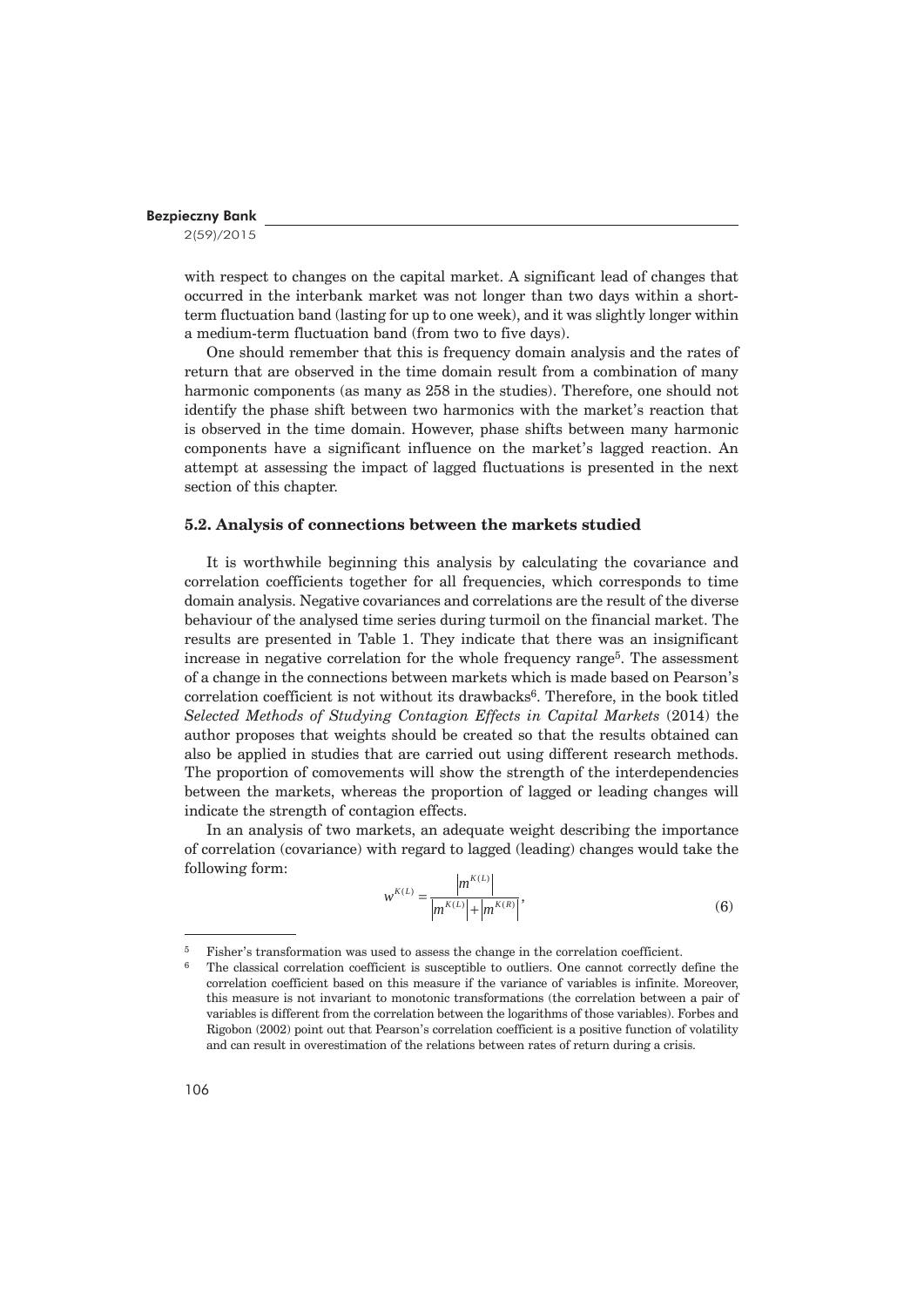where  $m^{K(L)}$  denotes a measure of dependence (correlation or covariance) which results from significant fluctuations in the area of lagged (leading) changes, whereas  $m^{K(R)}$  denotes a measure of insignificant interdependencies between the markets7. A similar method for constructing weights can be proposed for variance which is observed for different fluctuation bands. Table 1 presents weights that were constructed based on formula (6).

It is worth paying attention to the high negative correlation between fluctuations that were shifted in the phase during the tranquillity period  $(-0.386)$ . This value results from low covariance and relatively small standard deviations. Consequently, a weight with a high value (0.86) is obtained within a very narrow fluctuation band. For the same reason, correlations with regard to lagged and insignificant changes in the time of crisis show low variability. Covariance is therefore a better measure of such relationships because it allows weights to be obtained reflecting the influence of fluctuations within a given band on the value of the measurement within the time domain. If one assumes that the value of covariance is the basis for this analysis, one can conclude that the covariance of the processes studied on the capital market and the interbank market in the time of crisis was small and was mainly the result of random factors, which is visible in a weight value of 0.74 for insignificant relationships. Thus, this means that only one fourth of the reactions on the capital market occurred as a result of changes that took place on the interbank market (as regards the estimated covariance).

This analysis of covariance deals with the relations between rates of return on stock market indices and increases in the LIBOR-OIS spread. A similar analysis can be carried out with regard to variance. Figure 3 presents the importance of variance resulting from insignificant relationships and lagged changes on the capital market (and leading changes in the interbank market) in the time of crisis. In this regard the present study confirms the conclusions that were drawn from the analysis of covariance (considerable importance of variance resulting from insignificant relationships).

The results that are presented in the paper show that the contagion effects which were observed on the capital market and which resulted from increased uncertainty on the interbank market were small but significant. The theories mentioned in the literature which explain financial crises relate to endogenous shocks which are predictable and which are related to a growing economic imbalance and usually manifested in the behaviour of specific macroeconomic indicators<sup>8</sup>.

<sup>7</sup> The structure of the formula for calculating weights depends on the number of bands that have been identified. Generally speaking, the denominator can be expanded by including measures of dependence for lagged, leading, and simultaneous fluctuations (cf. Burzała 2014).

In the literature, three mechanisms that explain the occurrence of financial crises are usually mentioned. The first mechanism is connected with Mishkin's research and the theory of asymmetry, the second one with the idea of the financial accelerator (loans) and the third with Minsky's financial instability hypothesis.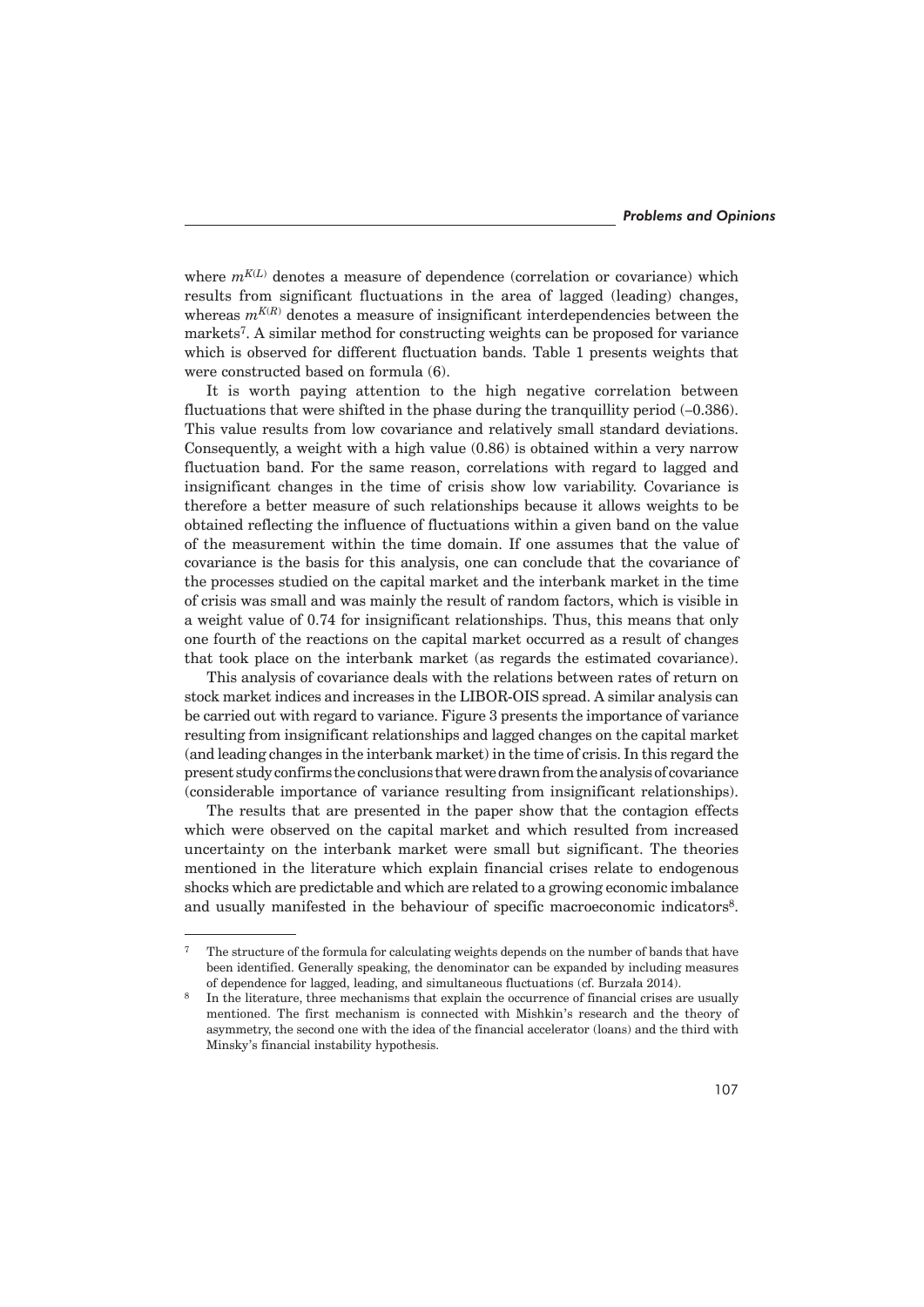| TANDE TO MESSING MESSING THE MILE OF THE THREE WAS THE THREE OF THE THE THE THE THE THE THAT ACTES<br>in different fluctuation bands |          |                      |                        |                |          |         |            |             |
|--------------------------------------------------------------------------------------------------------------------------------------|----------|----------------------|------------------------|----------------|----------|---------|------------|-------------|
|                                                                                                                                      |          | time of tranquillity |                        |                |          |         | Weights    |             |
|                                                                                                                                      |          | Variance             | covariance             | correlation    | variance |         | covariance | correlation |
| changes with regard to                                                                                                               | ×        | ≻                    | (X,X)                  | (Y,X)          | ×        | ≻       | (X,X)      | (Y,X)       |
| leading fluctuations<br>on market $Y$                                                                                                | 0.000004 | 0.006616             | $-0.000062$            | $-0.386$       | $2\%$    | $2\%$   | $11\%$     | 86%         |
| insignificant fluctuations                                                                                                           | 0.000187 | 0.403836             | $-0.000525$            | $-0.060$       | 98%      | 98%     | 89%        | 14%         |
| fluctuations within the<br>whole frequency range                                                                                     | 0.000191 | 0.410451             | $-0.000587$            | $-0.066$       | $100\%$  | $100\%$ | $100\%$    | $100\%$     |
|                                                                                                                                      |          | time of crisis       |                        |                |          |         | Weights    |             |
|                                                                                                                                      |          | Variance             | covariance correlation |                | variance |         | covariance | correlation |
| changes with regard to                                                                                                               | ×        | Y                    | (X,X)                  | $(Y_{i}X_{i})$ | ×        | Y       | (X,X)      | (X,X)       |
| lagged fluctuations<br>on market $\boldsymbol{Y}$                                                                                    | 0.001254 | 0.776                | $-0.00649$             | $-0.208$       | 28%      | 20%     | 26%        | 54%         |
| insignificant fluctuations                                                                                                           | 0.003299 | 3.162                | $-0.01809$             | $-0.177$       | 72%      | 80%     | 74%        | 46%         |
| fluctuations within the<br>whole frequency range                                                                                     | 0.004553 | 3.938                | $-0.02458$             | $-0.184$       | $100\%$  | 100%    | $100\%$    | $100\%$     |
| Symbols: $Y$ – rates of return on the DJIA stock market index, $X$ – first increases in the LIBOR-OIS spread                         |          |                      |                        |                |          |         |            |             |

Table 1. Weights describing the importance of the interdependencies between the markets 108**Table 1. Weights describing the importance of the interdependencies between the markets in different fluctuation bands**

Source: own calculations

Source: own calculations

Bezpieczny Bank 2(59)/2015

108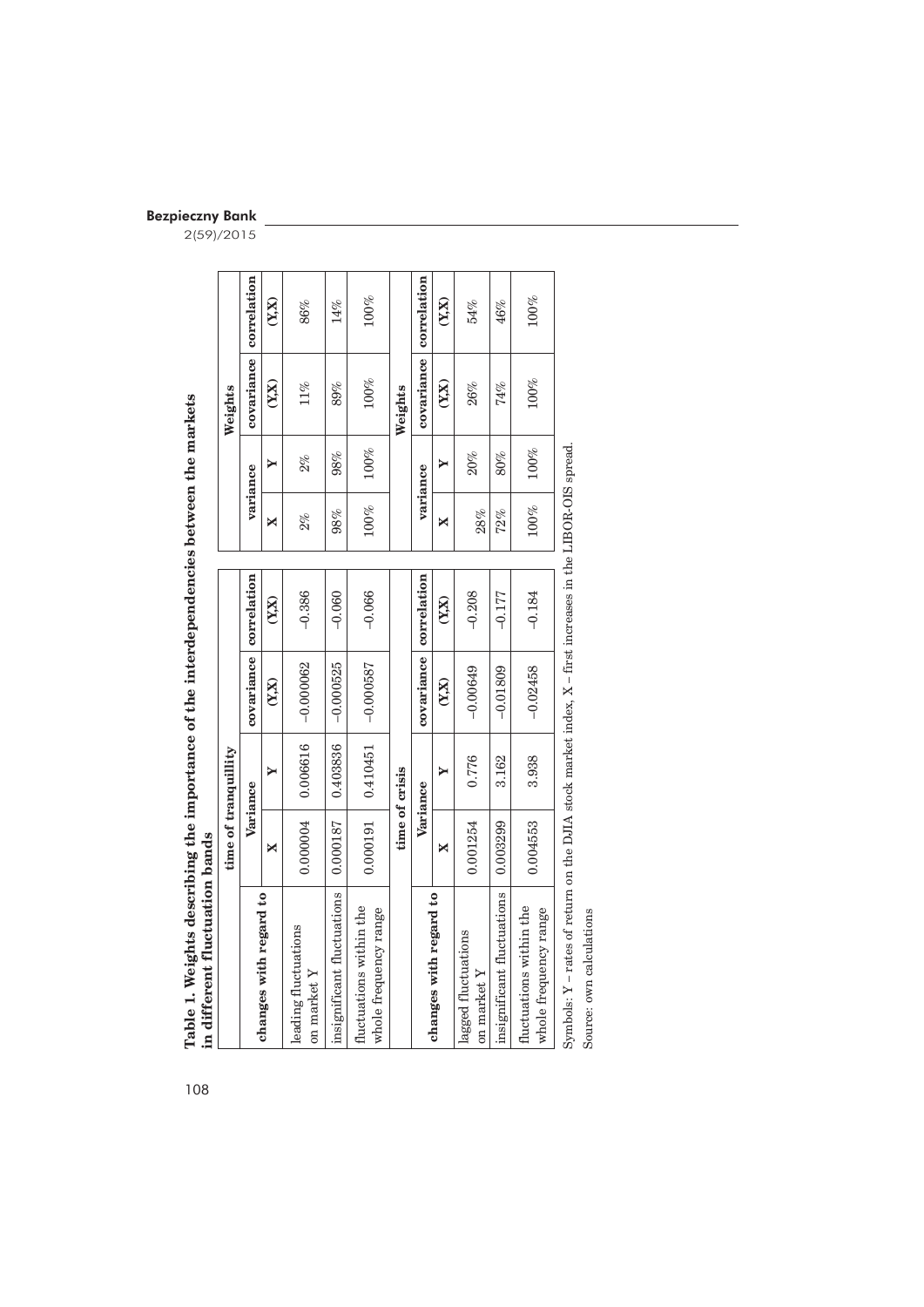Contemporary financial crises are sudden and they are usually characterised by exogenous shocks which are difficult to predict. However, it is possible to build economic and financial structures that will be strong enough to minimise the losses incurred as a consequence of these crises. The last financial crisis drew attention to the need to introduce many micro- and macro-prudential regulations aimed at improving the stability of the financial system, but a description of those regulations is beyond the scope of this paper.



**Figure 3. Importance of variance for different relationships in the time of crisis**

Source: own work.

## **6. SUMMARY**

The results of empirical research that are presented in this article indicate that the covariance of the segments of the financial market studied in the U.S. was very low. This means that the capital market only showed a delayed reaction to single impulses coming from the interbank market in relation to certain crisis events. The study did not show significant simultaneous dependencies. The interactions between these markets were "more chaotic" than might be inferred by analysing the charts visually. The results of the study carried out using cospectral analysis, which are presented in this article, cannot be obtained by employing other research methods. This is because an analysis of the structure of the processes studied makes it possible to separately identify changes occurring within different fluctuation bands.

variance for significant relationships that are shifted in the phase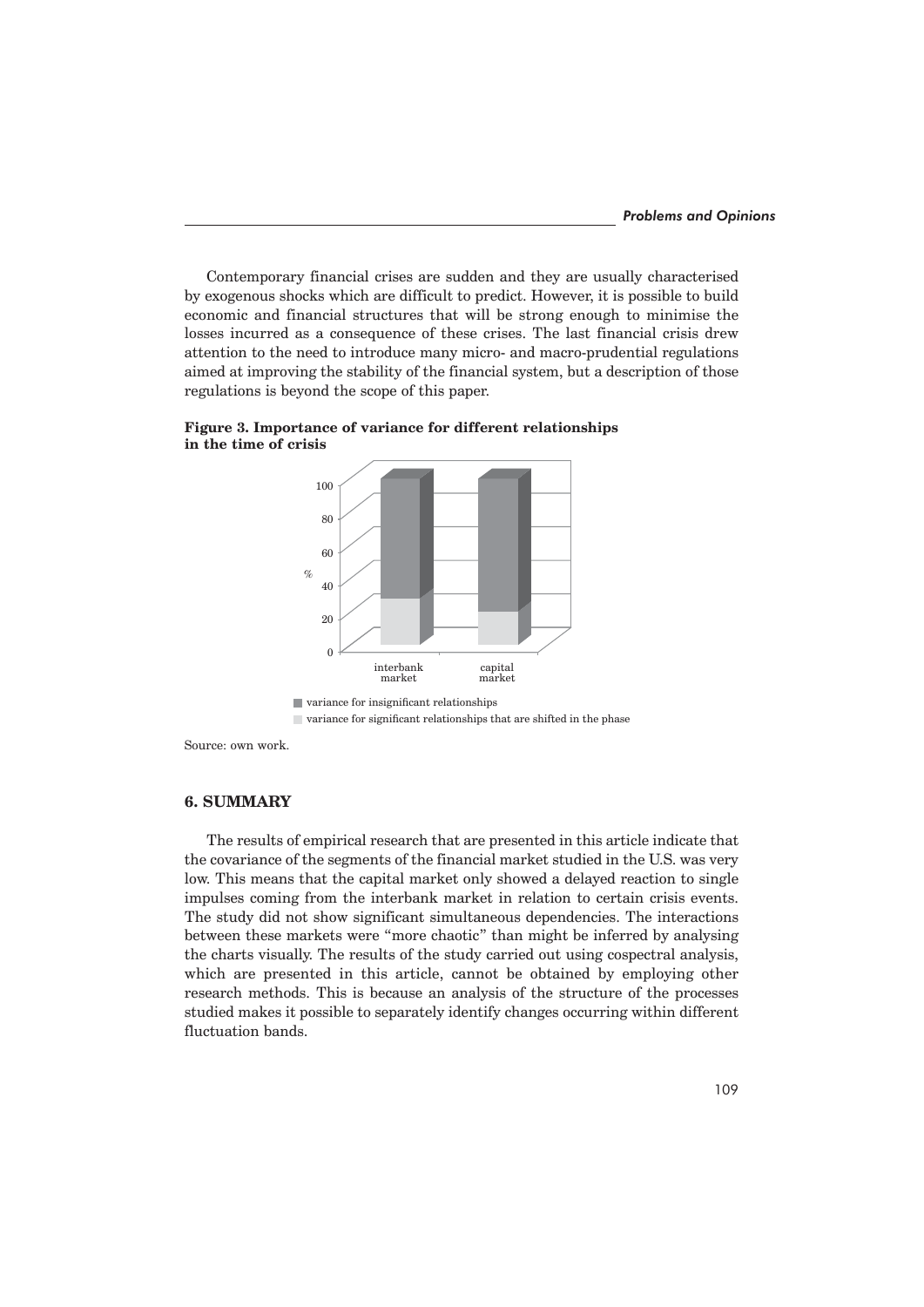2(59)/2015

The lack of systematic (direct) links between these markets suggests that further time domain analyses should be carried out using methods that will make it possible to study shocks (such as event studies and probability or volatility models).

In the United States, special financial institutions and capital markets handle financing of investment projects (a market-oriented economy). It is worth verifying the conclusions presented in the article on the European markets, where banks are the main source of short and long-term capital (a bank-oriented economy). Market analysts emphasize that the Euro zone affected financial market structure change in Europe, nevertheless, research can result in very valuable conclusions.

#### **Abstract**

For analysts of the crisis it is important to find out whether financial market disturbances occurred simultaneously for different segments of this market. If certain lags are identified, this might form a basis to establish the direction of capital flows. The research hypothesis about the simultaneous occurrence of capital and interbank market disturbances was verified by using cospectral analysis. The results of empirical research that are presented in this article indicate that the covariance of the studied segments of the financial market in the U.S. was very low. This means that the capital market only showed a delayed reaction to single impulses coming from the interbank market in relation to certain crisis events.

**Key words:** financial crisis, interbank market, capital market, cospectral analysis

## **References**

- Allen, F., Carletti, E., Gale, D. (2009): Interbank Market Liquidity and Central Bank Intervention, *Journal of Monetary Economics*, vol. 56, no. 5, 639–652.
- Baba, N., Packer, F., Nagano, T. (2008): The spillover of money market turbulence to FX swap and cross-currency swap markets, *BIS Quarterly Review*, March, 73–86.
- Burzaïa, M.M. (2014): *Wybrane metody badania efektów zaraĝania na rynkach kapitaïowych* [*Selected Methods of Studying Contagion Effects in Capital Markets*], Wydawnictwo Naukowe Uniwersytetu Ekonomicznego w Poznaniu, Poznañ.
- Caporale, G.M., Pittis, N., Spagnolo, N. (2002): Testing for Causality-in-Variance: an Application the East Asian Markets, *International Journal of Finance and Economics*, No. 7/3, 235–245.
- Cheung, Y.W., Ng, L.K. (1996): A causality in variance test and its application to financial market prices, Journal of Econometrics, 72, 33–48.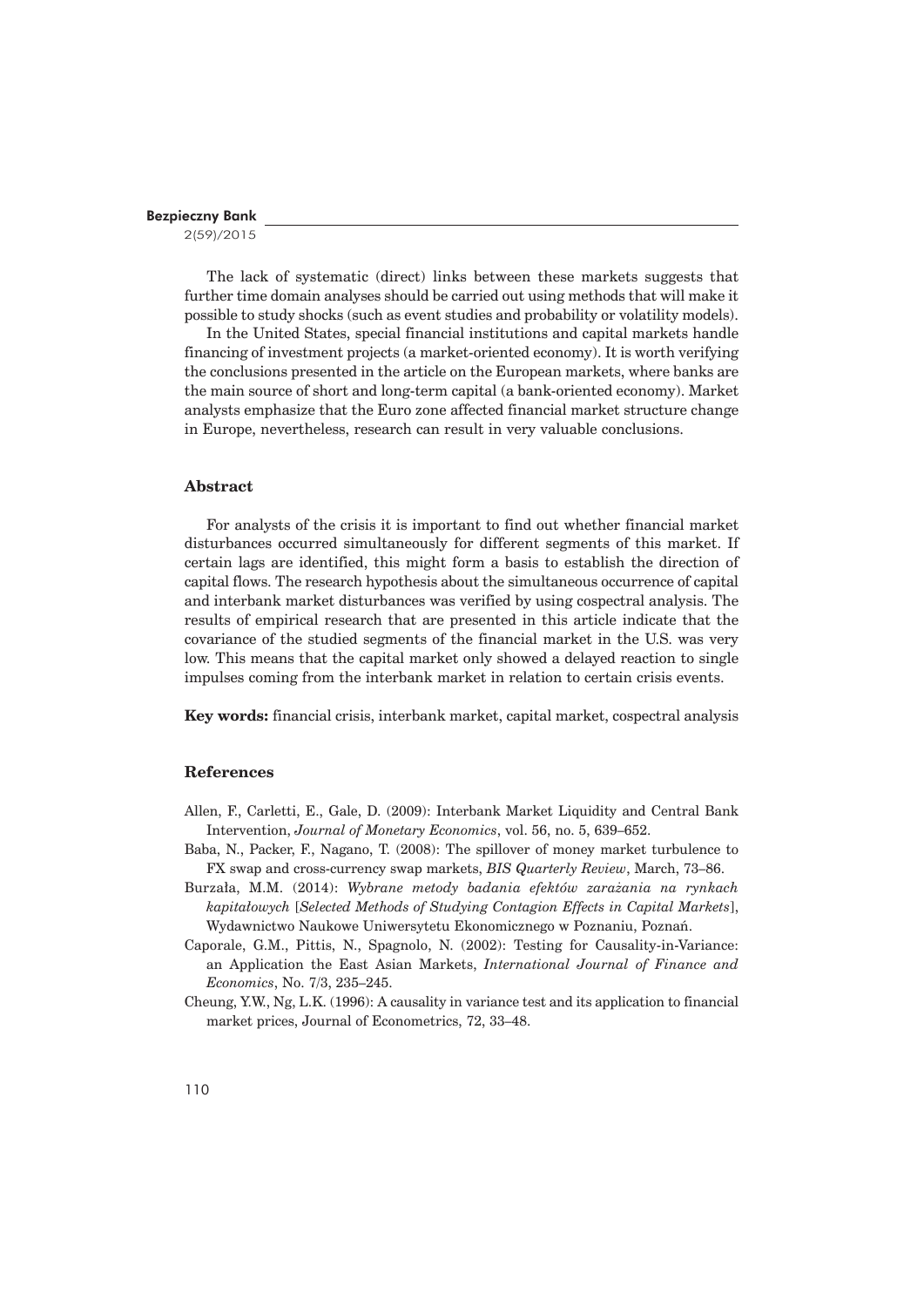- Croux C., Forni M., Reichlin L. (1999): *A Measure of Comovement for Economic Variables: Theory and Empirics*, CEPR Discussion Paper No. 2339, Centre for Economic Policy Research, London.
- Definitions of Contagion, 2014, The World Bank, http://econ.worldbank.org/wbsite/ external/extdec/extresearch/extprograms/extmacroeco/0,,contentMDK:20889756~p agePK:64168182~piPK:64168060~theSitePK:477872,00.html [24.05.2014].
- Dornbusch, R.S., Park, Y.C., Claessens, S. (2000): Contagion: Understanding How It Spreads, *The World Bank Research Observer*, vol. 15, no. 2, s. 177–197.
- Dungey, M., Tambakis, D. (2003): International Financial Contagion: What do we know?, Working Paper, no. 9, Cambridge Endowment for Research in Finance, Judge Institute of Management.
- Forbes, K., Rigobon, R. (2002): No Contagion, Only Interdependence: Measuring Stock Market Comovements, *The Journal of Finance*, No. 57/5, 2223–2261*.*
- Granger, C.W.J. (1969): Causal Relations by Econometric Models and Cross-spectral Methods, *Econometrica*, No. 37/3, 424–438.
- Granger, C.W.J., Hatanaka M. (1964): *Spectral Analysis of Economic Time Series*, Princeton University Press.
- Granger, C.W.J. (1969): Causal Relations by Econometric Models and Cross-spectral Methods, *Econometrica*, vol. 37, no. 3, 424–438.
- Hamilton, J.D. (1994): *Time series analysis* (Vol. 2). Princeton: Princeton University Press.
- Heider, F., Hoerova, M., Holthausen, C. (2009): Liquidity Hoarding and Interbank Markets Spreads: The Role of Counterparty Risk, *ECB Working Paper Series*, vol. 1126.
- Hong, Y., Liu, Y., Wang, S. (2009): Granger Causality in Risk and Detection of Extreme Risk Spillover Between Financial Markets, *Journal of Econometrics*, No. 150/2, 271–287.
- Koopmans, L.H. (1995): *Probability and Mathematical Statistics: The Spectra Analysis of Time Series*, Academic Press, Burlington.
- Pericoli, M., Sbracia, M. (2003): A Primer on Financial Contagion, *Journal of Economic Surveys, Wiley Blackwell*, vol. 17, no. 4, 571–608.
- Płuciennik, P., Kliber, A., Kliber, P., Paluszak, G., Piwnicka, M. (2013): Wpływ światowego kryzysu gospodarczego 2007–2009 na rynek międzybankowy w Polsce [The impact of the global economic crisis 2007–2009 on the interbank market in Poland]*, Materiaïy i Studia*, Zeszyt 288, NBP, Warszawa.
- Priestley, M. (1981): *Spectral Analysis and Time Series*, London: Academic Press.
- Pyka, I. (2012): *Rynkowe instrumenty finansowe w alokacji kapitaïu bankowego* [*Marketbased instruments in the allocation of bank capital*], Dyfin, Warszawa.
- Sengupta, R., Yu, M.T. (2008): The LIBOR-OIS Spread as a Summary Indicator, *Economic Synopses*, No. 25, Federal Reserve Bank of St. Louis.